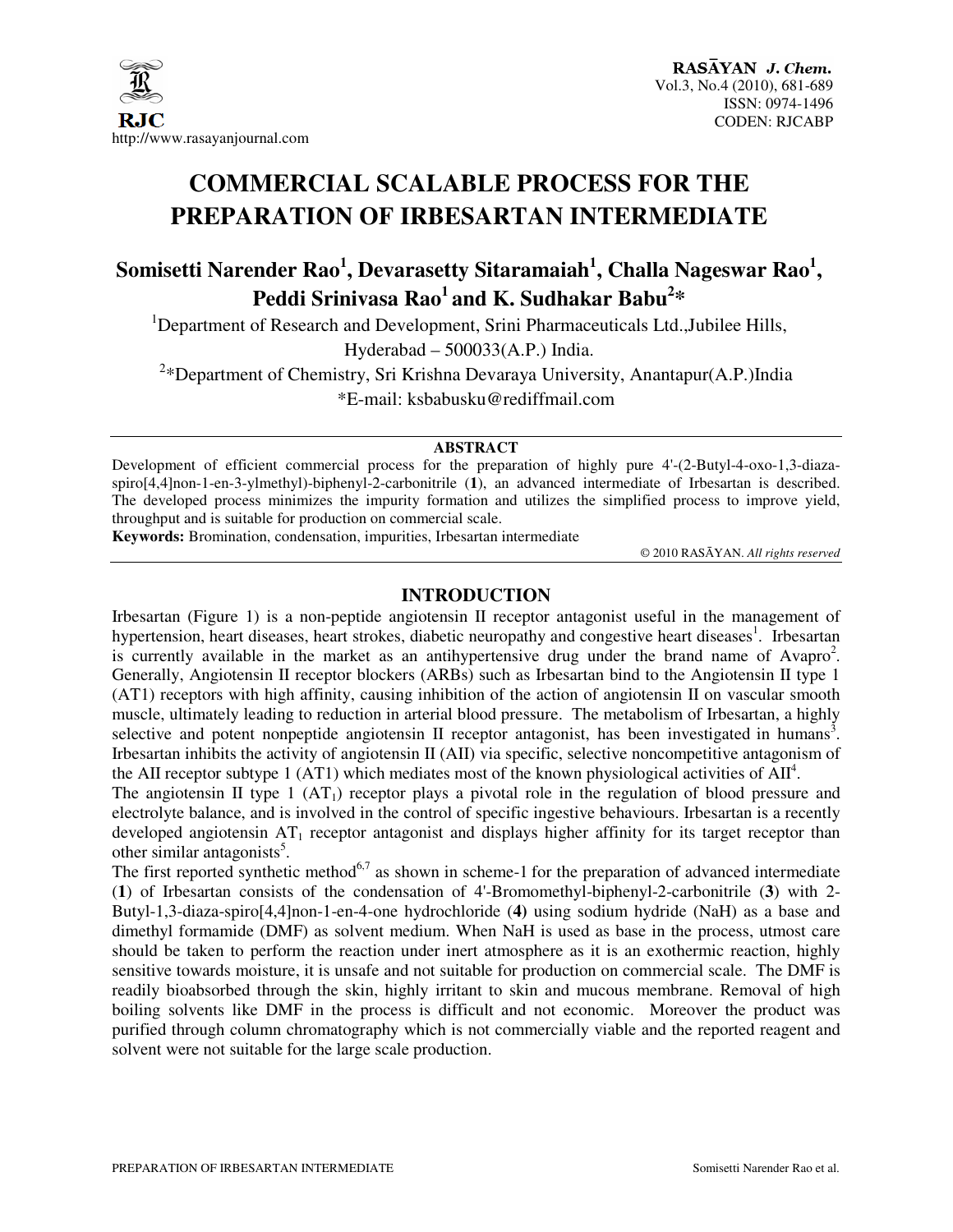

Scheme-1: Reagents & conditions a) NaH, DMF, room temperature

Another procedure was described in the literature, as per which the condensation was performed in toluene and DMF mixture using different bases like sodium methoxide, sodium hydroxide, cesium carbonate, potassium carbonate and potatssium-t-butoxide, but the yields and purities have not been mentioned $\overline{8}$ .

As per the process described in the patent, the condensation was performed using methyltributylammonium chloride as phase transfer catalyst in toluene as well as dichloromethane in the presence of different concentrations of aqueous sodium hydroxide. The drawbacks of these methods are multiple extractions, acid base treatment, lengthy and tedious isolation procedures<sup>9</sup>.

A more recent procedure was disclosed in the literature in which the N-alkylation for the preparation of Irbesartan intermediate  $(1)$  was carried out in three steps<sup>10</sup>. These steps involve a) free base preparation of 2-Butyl-1,3-diaza-spiro[4,4]non-1-en-4-one hydrochloride (**4**) from its hydrochloride salt b) condensation with 4'-Bromomethyl-biphenyl-2-carbonitrile (**3**) using potassium carbonate/ potassium hydroxide in acetone medium c) purification of the crude residue in ethylacetate and n-hexane mixture to obtain the required product with the purity of ~98% and the yield of ~80%.

An improved process was disclosed in WO publication as per which the condensation reaction was performed in DMF medium using sodium hydroxide as base. As DMF is high boiling and water miscible solvent and considering the recovery and reuse aspects, it is not suitable on commercial scale. Moreover the process does not mention the impurity profile $\mathbf{^{11}}$ .

The process disclosed in our manuscript is affording the product with higher yield and purities than the reported processes with all potential impurities (Figure 2) in control.

An analogous synthetic approach for the preparation of 4'-(2-Butyl-4-oxo-1,3-diaza-spiro[4,4]non-1-en-3 ylmethyl)-biphenyl-2-carbonitrile hydrochloride is reported in the literature<sup>12</sup> which involves the condensation of the compound **4** with compound **3**, which is having different ratios of dibromo and tribromo compounds. The reaction was carried out in the presence of diethyl phosphate as a reducing agent along with potassium hydroxide as a base in biphasic medium and Methyl tributyl ammonium chloride (MTBAC) as a phase transfer catalyst. However, the purity of the obtained in the above process for the intermediate is not mentioned. This process suffers from the disadvantages like use of expensive reducing agents and requires the purification of the crude product in mixture of solvents. There is no control on the formation of impurities for bromination of the intermediate.

Therefore, there is a need to have the process to produce high pure Irbesartan Intermediate (**1**) as it will impact on the yield and purity of the finished product. Herein, we report an economic, efficient and impurity free synthesis which will afford Irbesartan intermediate in higher yield (95%) with excellent quality.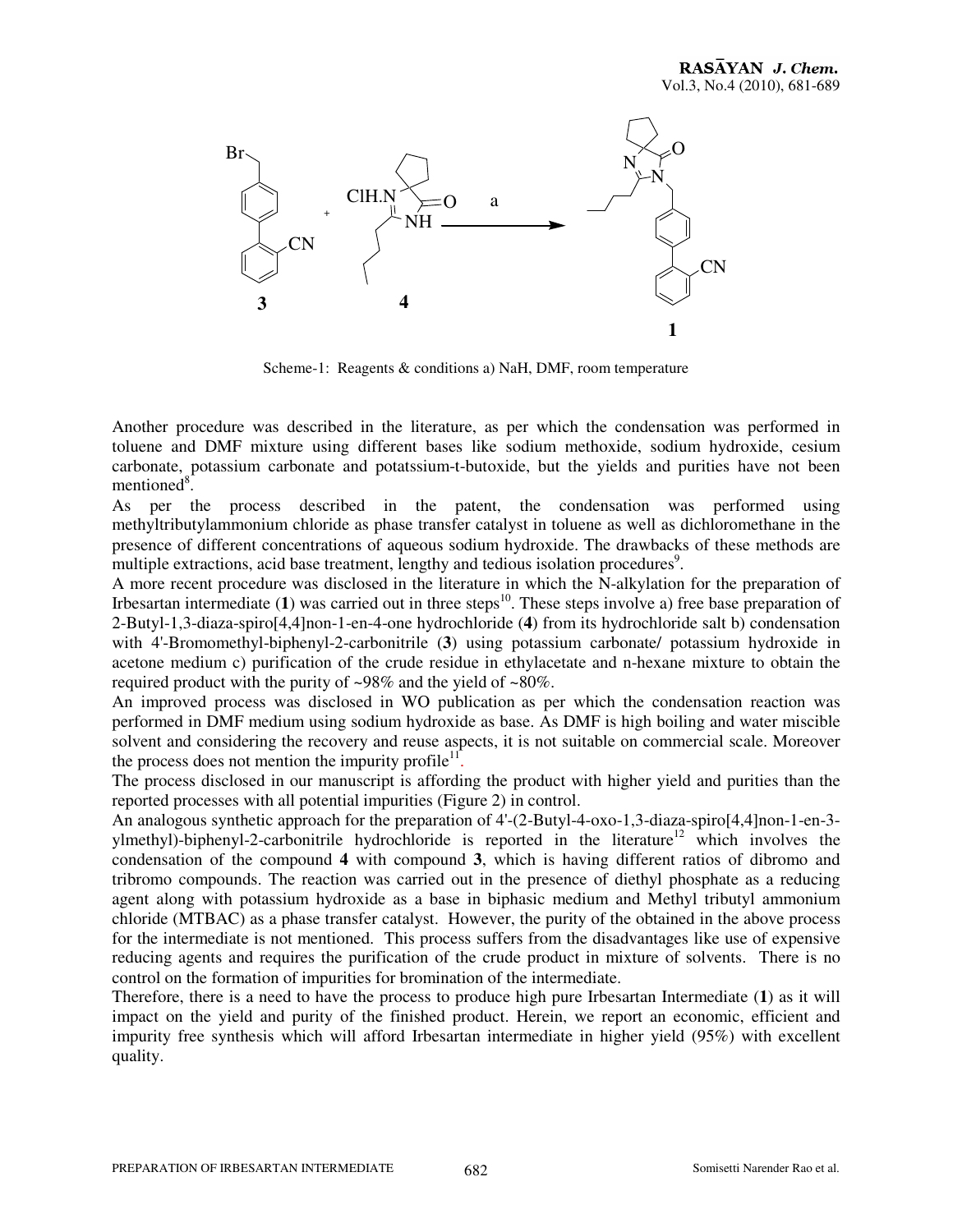#### **EXPERIMENTAL**

Solvents and Reagents were used as such without further purification. The <sup>1</sup>H-NMR and <sup>13</sup>C-NMR spectra were recorded in CDCl<sub>3</sub> using a Bruker 400 MHz spectrometer. The chemical shift data was reported as  $\delta$ (ppm) downfield from tetramethylsilane, which is used as an internal standard. The mass spectra were recorded using an HP 5989A LC-MS spectrometer. The FT-IR spectra were recorded in the solid state as a KBr dispersion using a Perkin-Elmer 1650 FT-IR spectrophotometer. The chromatographic purity of the compounds was analyzed using Agilent 1200 series HPLC instrument under the following conditions: *Column* : Symmetry C18, 4.6 × 75 mm, 3.5 µm

*Mobile phase* : Eluent A: Deionized water, Eluent B: HPLC grade Methanol

#### **Chromatographic Conditions**

| a.             | Column temperature | : Ambient                                    |
|----------------|--------------------|----------------------------------------------|
| b.             | Sample compartment | : Ambient                                    |
| $\mathbf{c}$ . | Detector           | $: 225$ nm                                   |
| d.             | Injection volume   | : $10 \mu L$                                 |
| e.             | Run time           | : 45 minutes                                 |
| f.             | Flow rate          | $:1.0$ mL/min                                |
| g.             | Injector           | : Auto sampler with variable volume injector |
| h.             | Diluent            | : HPLC grade Acetonitrile                    |
|                |                    |                                              |

#### **4'-Bromomethyl-biphenyl-2-carbonitrile (3)**

To a solution of compound **2** (100 g, 0.517 moles) in acetonitrile (500 mL) was added 1,3-dibromo-5,5 dimethylhydrantoin (DBDMH, 107.2 g, 0.72 moles) and 2,2'-Azobiisobutyronitrile (AIBN, 0.85 g, 0.005 moles). The contents were heated to reflux and maintained for 5-6 hours. Reaction progress could be monitored using Thin Layer Chromatography (TLC). After completion of the reaction, the solvent was distilled off, added water (500 mL) into the reaction mixture and maintained under stirring for 1 hour. The reaction mixture was cooled to  $25{\text -}30^{\circ}\text{C}$  and further maintained under stirring for 1 hour. Filtered the solid and washed with water (100 mL). To the wet compound, isopropanol (100 mL) was added and stirred for 1 hour at 25-30°C. Filtration followed by drying at 60-70°C afforded the title compound as a crystalline solid. Yield: 132 g, 93%. IR (KBr, cm<sup>-1</sup>): 2220.71 (CN stretching), 1593.92,1560 (C=C aromatic stretching), 643.22 (aromatic substitution); Mass: 273.2 (M+H)<sup>+</sup>; <sup>1</sup>H-NMR (CDCl<sub>3</sub>)  $\delta$  4.56 (2H, s), 7.42-7.67 (3H, m), 7.52 (4H, s), 7.78 (1H, d, J=7 Hz).

#### **4'-(2-Butyl-4-oxo-1, 3-diaza-spiro [4.4] non-1-en-3-ylmethyl)-biphenyl-2-carbonitrile (1)**

To a solution of compound **4** (445 g, 1.93 moles) in dichloromethane (2500 mL) was added Triethyl benzyl ammonium chloride (13.18 g, 0.058 moles) under stirring. The contents were cooled to  $5^{\circ}$ C and aqueous solution of KOH (410 g, 7.32 moles, was dissolved in 880 mL of water) was added slowly during 30 minutes. Compound **3** (500 g, 1.83 moles) was added and reaction mixture was allowed to reach  $25^{\circ}$ C and maintained for 45 minutes. The completion of the reaction was confirmed by TLC, added water (2500 mL) by keeping the temperature at below 30°C and stirred for 20 minutes. The organic layer was separated, washed with water (1000 mL) followed brine solution (1000 mL) and dried over anhydrous sodium sulphate (50 g). The solvent was evaporated under vacuum to obtain crude product. The mixture of isopropanol (800 mL) and water (1200 mL) was added to the crude product, stirred for 1.5 hours at room temperature and stirred at 0-5°C for 30-45 minutes. The product was filtered and washed with the mixture of isopropanol (200 mL) and water (300 mL). The wet product was dried under vacuum at 40-45<sup>o</sup>C for 6 hours. Yield: 0.673 Kg, 95.4 %; IR (KBr, cm<sup>-1</sup>): 2220.72 (CN stretching), 1720.08 (C=O amide stretching), 1628.73 (C=N stretching); Mass: HRMS(ES<sup>+</sup>) calculated for C<sub>25</sub> H<sub>28</sub>N<sub>3</sub>O (M+H)<sup>+</sup>: 386.22269, observed value : 386.22218 ; <sup>1</sup>H-NMR (CDCl<sub>3</sub>)  $\delta$  7.77 (d, J=7.6 Hz, 1H), 7.65 (td, J=1.1, J=7.7 Hz,1H), 7.54 (J=4.1 Hz, 2H), 7.49 (d, J=7.6Hz, 1H), 7.45 (d, J=7.7 Hz, 1H), 7.28 (d, J=8.10Hz, 2H), 4.75 (s, 2H), 2.35 (t, J=7.8 Hz, 2H), 2.06-1.93 (m, 6H), 1.88-1.84 (m, 2H), 1.60 (quintet, J=7.4 Hz, 2H), 1.34 (sextet, J=7.4 Hz, 2H), 0.88 (t, J=7.3 Hz, 3H); <sup>13</sup>C-NMR (CDCl<sub>3</sub>)  $\delta$  186.8, 161.5, 144.7, 137.7, 137.2, 133.8, 132.9,132.0, 129.4, 127.7, 127.1, 118.6, 111.2, 76.6, 43.3, 37.5, 28.8, 27.8, 26.1, 22.3, 13.7.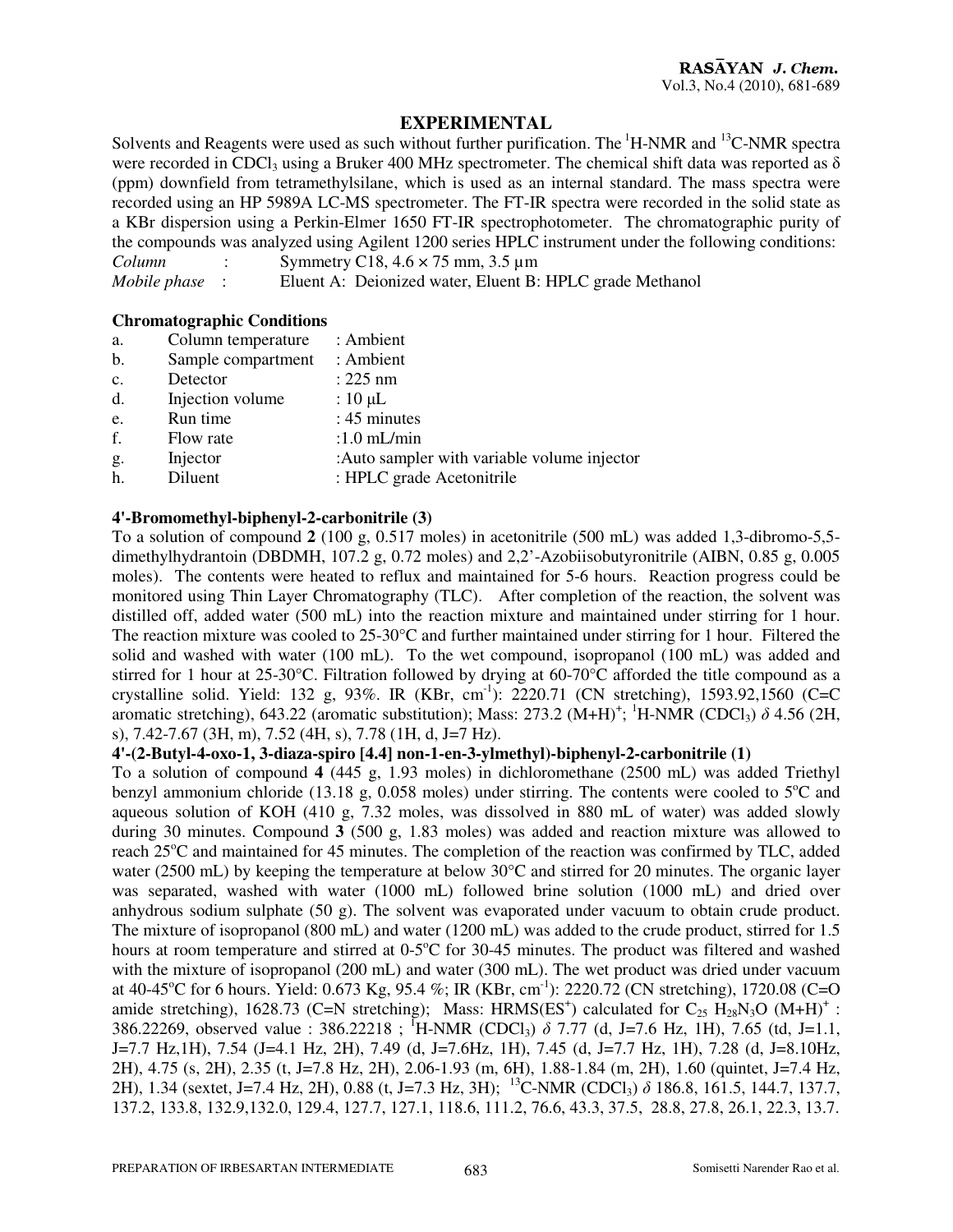#### **RESULTS AND DISCUSSION**

In our improved process, as shown in scheme-2, we explored the possibility of using commercially available 2-Butyl-1.3-diaza-spiro[4.4] non-1-en-4-one hydrochloride and 4'-methyl-biphenyl-2- $2-Butyl-1,3-diaza-spin [4,4]$ non-1-en-4-one hydrochloride carbonitrile as the intermediates for the preparation of 4'-(2-Butyl-4-oxo-1,3-diaza-spiro[4,4]non-1-en-3 ylmethyl)-biphenyl-2-carbonitrile.



Scheme-2: Reagents & conditions a) DBDMH/AIBN, acetonitrile and isopropanol b) KOH, dichloromethane, TEBAC, isopropanol and water.

#### **Synthesis of 4'-bromomethyl-biphenyl-2-carbonitrile (3)**

The reported processes <sup>12</sup> for the bromination using sodium bromate and aqueous hydrobromic acid gave different ratios of by products ranging from 10-20% under photolytic conditions. Diethyl phosphate is used as a reducing agent for the reduction of the dibromo and tribromo impurities formed in the process. The obtained crude is preceded to further stage without isolation of the product which is having different ratios of the impurities in the residue, which may effect on the yield and purity of the intermediates. We attempted to carry out the bromination with N-bromosuccinamide (NBS) using dibenzoyl peroxide as free radical initiator in different solvent mediums like carbon tetrachloride, chloroform, dichloromethane and acetonitrile. The product obtained with the yield of 70-80% and dibromo impurity formation was observed in each case.

To overcome these problems, we have chosen DBDMH (1,3-dibromo-5,5-dimethyl hydrantoin) as a reagent in the presence of AIBN ( 2,2'-Azobiisobutyronitrile) as a free radical initiator for bromination to minimize the formation of dibromo and tribromo impurities in the process. We have studied the effect of DBDMH equivalents and the solvent medium for this transformation (chloroform, dichloromethane, acetonitrile and ethyl acetate). The product was obtained with optimum yield and quality (dibromo impurity <0.5%) when DBDMH was used with 0.72 eq. and acetonitrile was used as solvent medium.

#### **Condensation of 4'-bromomethyl-biphenyl-2-carbonitrile (3) and 2-Butyl-1, 3-diazaspiro [4, 4] non-1-en-4-one (4)**

To improve the yield and quality of the desired product **1**, extensive optimization studies were taken up by the screening of reagents, solvents and reaction parameters. As per the basic patent route <sup>6</sup>, sodium hydride was used to effect the transformation of compound **3** to compound **1.** Considering the cost factor and hazardous nature of the employed base (NaH) in combination with DMF, we intended to screen nontoxic and inexpensive bases in combination with different solvents to effect the transformation in an efficient manner. Among the screened bases, potassium hydroxide with dichloromethane indicated the best results. The data has been provided in the Table 1.

To find out the cumulative effect of the base and solvent on transformation in terms of yield and quality we optimized the base equivalents in the presence of dichloromethane quantity as 5.0 volumes. It turned out that 6.0 eq. of KOH is required for 1 mol of compound **3** (Table 2).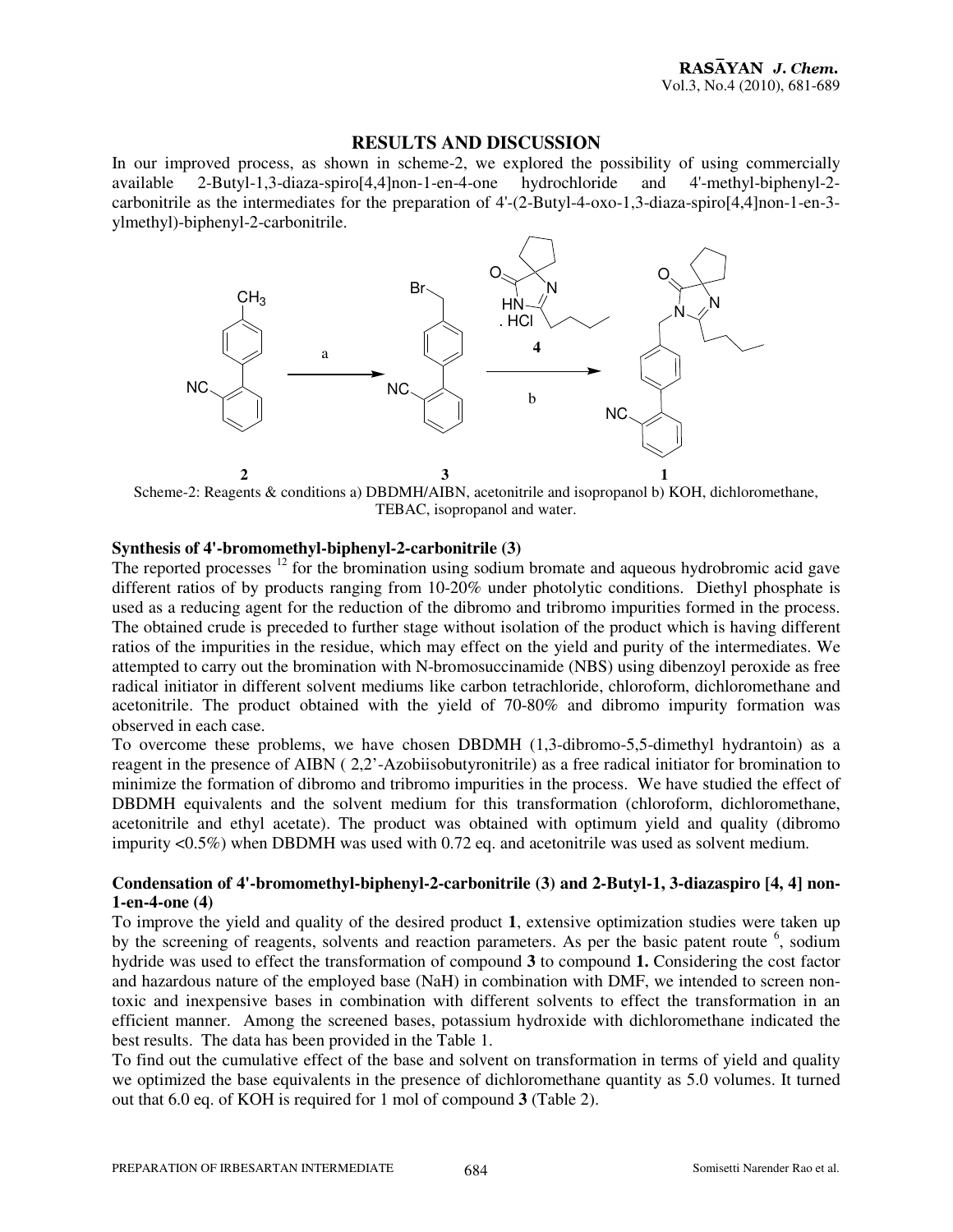As the compound **4** is insoluble in dichloromethane, it required water in the reaction along with dichloromethane. The quantity of the water which plays a prominent role in the biphasic reaction was also optimized. The reaction homogeneity and better conversion was observed with 1.76 volumes of water with respect to compound **3**.

It is well established fact that the temperature of the reaction plays the crucial role in the conversion of the starting material to the product. By keeping the other factors constant, we optimized the temperature of the reaction. It was observed that the optimum conversion without the side reaction can be achieved at 20-  $25^{\circ}$ C (Table 3).

In this transformation, the phase transfer catalyst plays the pivotal role. For this we have screened tetrabutyl ammonium bromide (TBAB), methyl tributyl ammonium chloride (MTBAC), triethyl benzyl ammonium chloride (TEBAC) and tetrabutyl ammonium chloride (TBAC) among which TEBAC has shown the superior results.

Once the highest conversion of the reaction was achieved in the optimized conditions (based on the HPLC purity of the reaction mass), different purification trials were attempted and a robust in situ purification method has been developed to remove all the impurities in the process by using isopropanol and water mixture as a medium for crystallization of the crude product. The purification trials details are provided in Table 4. The isopropanol and water mixture in 2:3 ratio was observed to be optimum to obtain the product with high purity with minimum yield loss.

After these systematic optimization studies, our attempts for the condensation of 2-Butyl-1, 3-diaza-spiro [4, 4] non-1-en-4-one hydrochloride (**4**) with bromo compound (**3**) was successful in affording the product (**1**) with high yield (95%) with all the possible potential impurities in control. Thus the process for the condensation of compound **3** and compound **4** was established by using potassium hydroxide as a base in dichloromethane and water mixture. TEBAC was used as phase transfer catalyst. The product was isolated by the insitu crystallization in isopropanol and water mixture. The present process produced the Irbesartan intermediate in high pure form (99.9%) with high yields (95%). The consistency and reproducibility were checked by performing the experiments on 500 g scale, the yields and purities are consistent and the data has been furnished in Table 5.

During the optimization studies and the screening of the various parameters, we have observed some impurities formation. These were identified by LCMS, isolated from the mother liquors and purified through different techniques like column chromatography, solvent washings and crystallizations. Total six impurities were identified and characterized by the spectroscopic methods (one of them is the starting material, **4** and another one is the intermediate, compound **3**). The impurities structures are shown in Figure 2 and synthetic schemes have been provided in Scheme-3. All these impurities were efficiently controlled in our improved process (Table 5).

#### **CONCLUSION**

In conclusion, we have established the optimized conditions for the bromination on compound **2** and systematically studied the effect of base, catalyst, solvent volume and temperature for the condensation of compound **3** with compound **4.** We have developed an improved, high yielding, eco friendly and industrially feasible process for Irbesartan intermediate with all the potential impurity levels in control.

#### **ACKNOWLEDGMENTS**

We thank the management of Srini Pharmaceuticals Ltd for supporting this work. Cooperation from the colleagues from the analytical research and development is highly appreciated.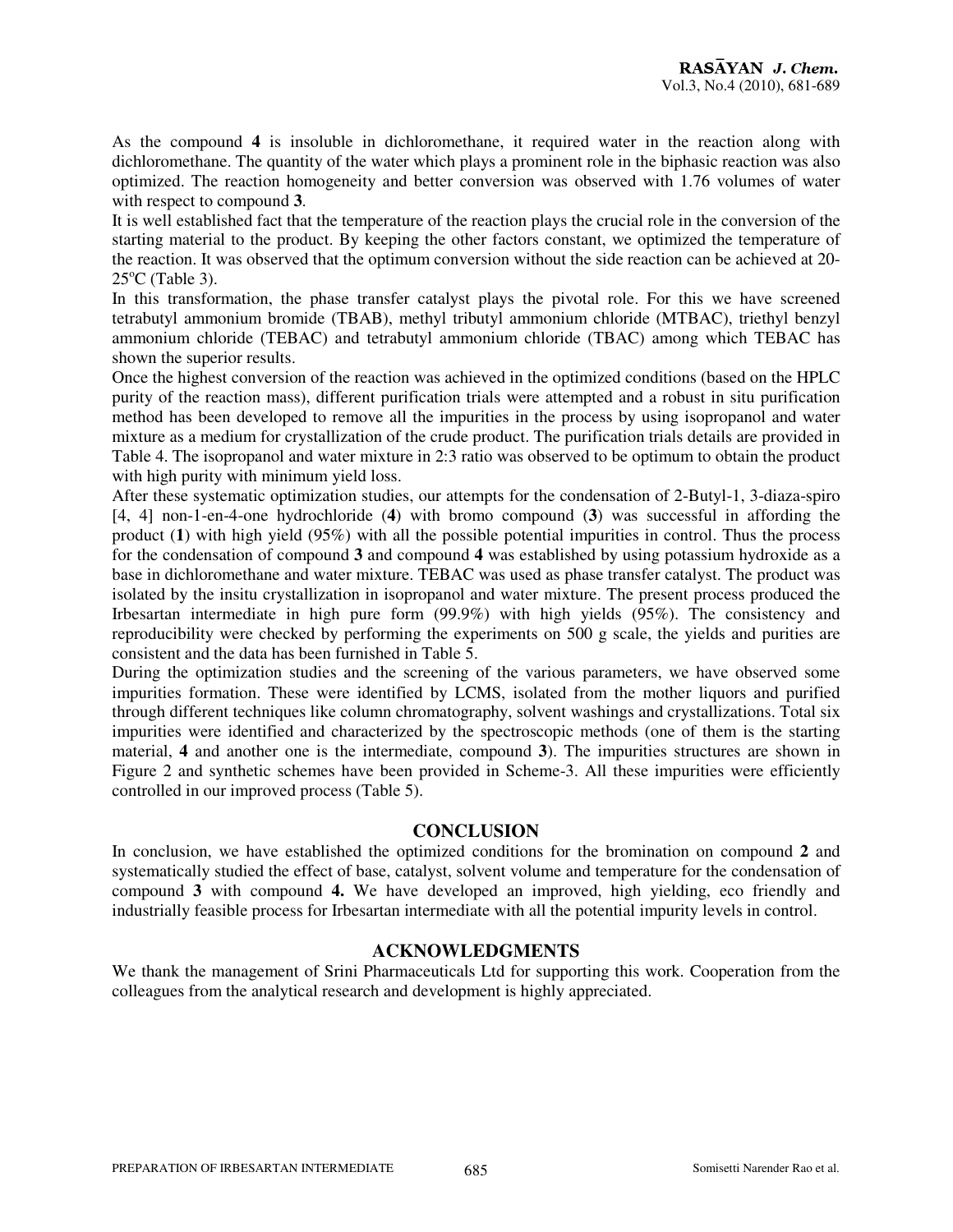

Scheme-3: Synthetic pathways for the impurities



Fig.-1: Structure of Irbesartan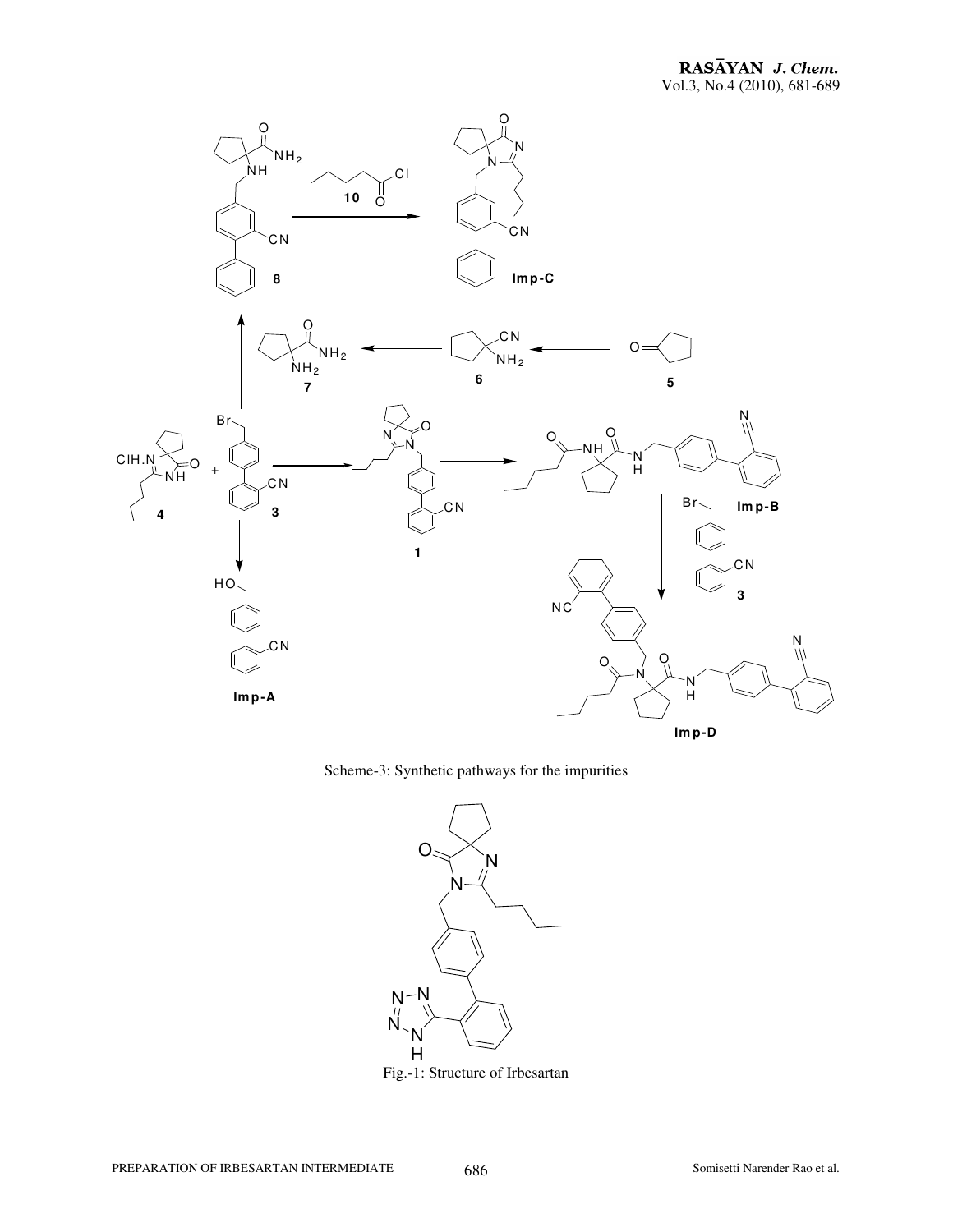



**Imp-D Imp-E Imp-F** Fig.-2: Structures of impurities

|  |  | Table-1: Screening of different bases and solvents |
|--|--|----------------------------------------------------|
|  |  |                                                    |

| Expt           | Base                           | Solvent medium                  | Reaction               | Reaction  | Yield    | Purity by   |
|----------------|--------------------------------|---------------------------------|------------------------|-----------|----------|-------------|
| N <sub>0</sub> |                                |                                 | temperature            | time      | (%)      | <b>HPLC</b> |
| 01             | Sodium hydroxide               | <b>DMF</b>                      | $25-30$ <sup>o</sup> C | 6 hours   | 62.9%    | 94.5%       |
| 02             | Sodium hydroxide               | Toluene +<br>water              | $30-35$ °C             | 2.2 hours | 85.7%    | 96.3%       |
| 03             | Sodium hydroxide               | Dichloromethane<br>$+$<br>water | $25-30$ <sup>o</sup> C | 1.5 hours | $80.1\%$ | 99.2%       |
| 04             | Potassium carbonate            | <b>DMF</b>                      | $40-45^{\circ}$ C      | 8.5 hours | 73.7%    | 93.1%       |
| 05             | Potassium carbonate            | Toluene + water                 | $91-95$ °C             | 15 hours  | 77.6%    | 98.17%      |
| 06             | Cesium carbonate               | <b>DMF</b>                      | $25-30$ °C             | 4.5 hours | 74.5%    | 94.3%       |
| 07             | Sodium methoxide               | <b>DMF</b>                      | $25-30$ °C             | 2.5 hours | 72%      | 95.3%       |
| 08             | Potassium tertiary<br>butoxide | <b>DMF</b>                      | $25-30$ °C             | 1.5 hours | 6.3.7%   | 93.7%       |
| 06             | Potassium Hydroxide            | Dichloro<br>methane + water     | $25-30$ °C             | 45 min    | 95.3%    | 99.9%       |

|  |  | Table-2: Optimization of the equivalents of base |  |
|--|--|--------------------------------------------------|--|
|--|--|--------------------------------------------------|--|

| Expt | KOH         | Reaction | Reaction    | Yield               | Purity  | <b>Remarks</b>                 |
|------|-------------|----------|-------------|---------------------|---------|--------------------------------|
| No   | equivalents | time     | temperature | $\left( \% \right)$ | by HPLC |                                |
| 01   | 2.0         | 10 hours | $25-30$ °C  | $- -$               | $- -$   | Reaction was not proceeded for |
|      |             |          |             |                     |         | completion. ~45% conversion    |
|      |             |          |             |                     |         | observed by HPLC               |
| 02   | 4.0         | 6 hours  | $25-30$ °C  | $\sim$ $\sim$       | $- -$   | Reaction was not proceeded for |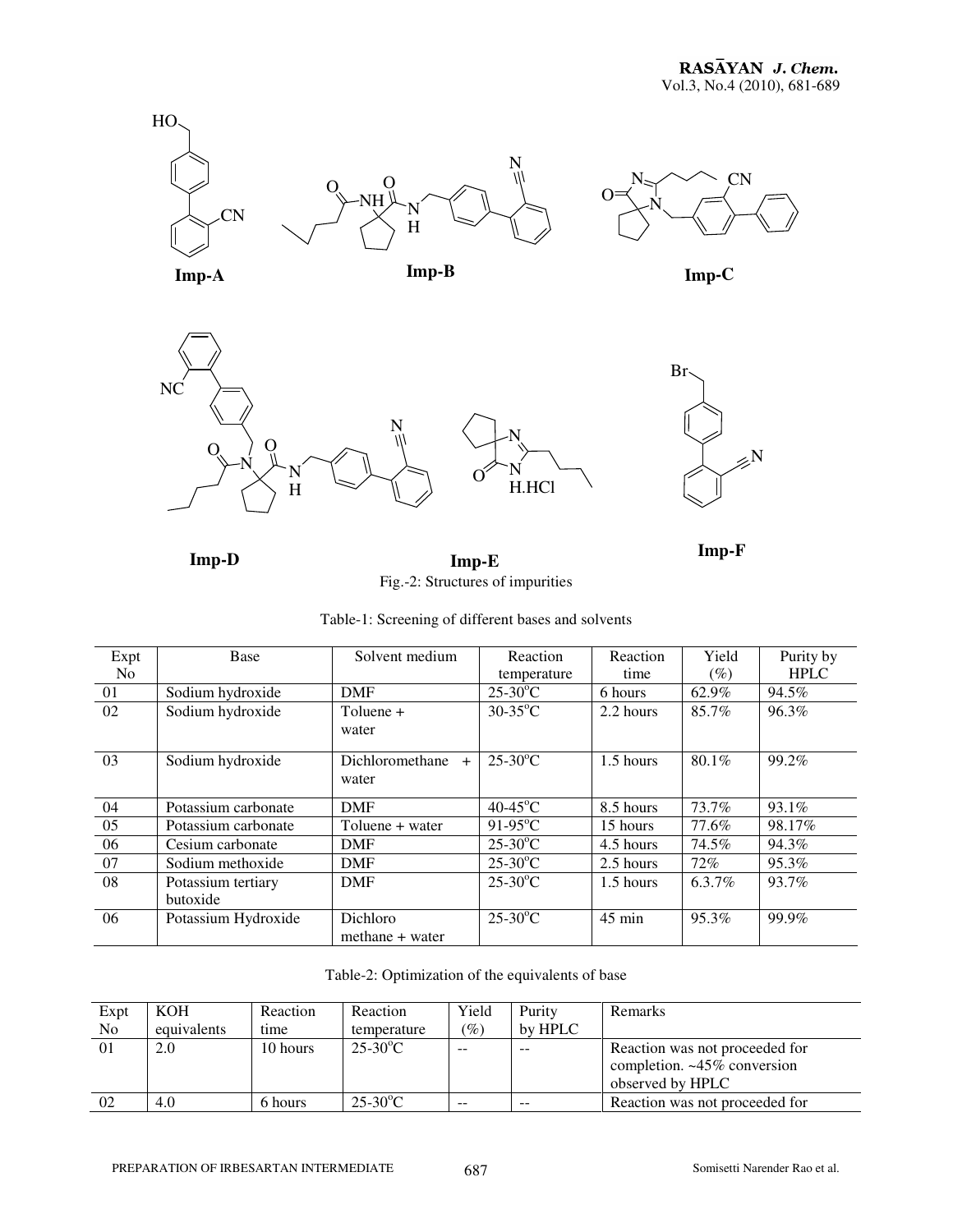## RASAYAN J. Chem.

Vol.3, No.4 (2010), 681-689

|    |     |                  |                   |     |       | completion. $\sim 75\%$ conversion  |
|----|-----|------------------|-------------------|-----|-------|-------------------------------------|
|    |     |                  |                   |     |       | observed by HPLC                    |
| 03 | 6.0 | $45 \text{ min}$ | $25-30^{\circ}$ C | 95% | 99.8% | Reaction was proceeded for          |
|    |     |                  |                   |     |       | completion.                         |
| 04 | 8.0 | $30 \text{ min}$ | $25-30^{\circ}$ C | 91% | 97.8% | Reaction<br>for<br>proceeded<br>was |
|    |     |                  |                   |     |       | completion.                         |

Table-3: Effect of temperature on the reaction progress

| Expt No  | Reaction<br>temperature | Reaction<br>time | Yield<br>(%) | Purity<br>by HPLC | Remarks                                                   |
|----------|-------------------------|------------------|--------------|-------------------|-----------------------------------------------------------|
| $\Omega$ | $0-5$ °C                | 24 hours         |              |                   | Reaction conversion was observed as $\sim$ 33%<br>by HPLC |
| $\Omega$ | $10-15$ <sup>o</sup> C  | 15 hours         |              |                   | Reaction conversion was observed as $~54\%$<br>by HPLC    |
| 02       | $15-20$ <sup>o</sup> C  | 4.5 hours        |              |                   | Reaction conversion was observed as ~79%<br>by HPLC       |
| 03       | $20-25$ °C              | $45$ min         | 95.2%        | 99.87%            | Reaction was proceeded for completion.                    |
| 04       | $40-45$ °C              | 30 min           | 92.7%        | 98.1%             | Reaction was proceeded for completion.                    |

Table-4: Effect of isopropanol and water ratio on yield and quality

| Expt No | Isopropanol | Yield | Purity by   |
|---------|-------------|-------|-------------|
|         | : water     | %     | HPLC $(\%)$ |
|         | 0:5         | 98.1  | 96.5        |
| 02      | 1:4         | 97.3  | 99.05       |
| 03      | 2:3         |       | 99.95       |
| 04      | 3.2         |       | 99.95       |

Table-5: Yield and purities data for the purification in mixture of isopropanol and water

|         |                 |        | Purity by HPLC $(\%)$ |           |         |         |           |           |
|---------|-----------------|--------|-----------------------|-----------|---------|---------|-----------|-----------|
| Expt No | Yield           | Total  | $Imp-A$               | $Imp-B$   | $Imp-C$ | $Imp-D$ | $Imp-E$   | $Imp-F$   |
|         | $\mathscr{O}_0$ | purity |                       |           |         |         |           |           |
| 01      | 95.4            | 99.95  | 0.01                  | ND        | 0.01    | ND      | ND        | ND        |
| 02      | 96.0            | 99.93  | 0.03                  | <b>ND</b> | 0.02    | ND      | <b>ND</b> | <b>ND</b> |
| 03      | 94.8            | 99.95  | 0.01                  | <b>ND</b> | 0.01    | ND      | <b>ND</b> | <b>ND</b> |

**\*** ND= Not detectable

#### **REFERENCES**

- 1. E.J. Lewis, L.G. Hunsicker, W.R. Clarke, T. Berl, M.A. Pohl, J.B. Lewis, E. Ritz, R.C.Atkins, R. Rohde, and I. Raz. *N Engl J Med.,* **345(12),** 870(2001).
- 2. http://www.rxlist.com/avapro-drug.htm.
- 3. T. J. Chando, D. W. Everett, A. D. Kahle, A. M. Starrett, N. Vachharajani, W. C. Shyu, K. J. Kripalani, and R. H. Barbhaiya, *Drug metab.Disps.,* **26**, 408(1998).
- 4. J.C.Gillis, A. Markham., *Drugs*., **54(6),** 885(1997**)**.
- 5. J.Hines, S.J. Fluharty, and R.R.Sakai., *European Journal of Pharmacology.*, **384 (1)**, 81(1999).
- 6. C. Bernhart, J.C. Breliere, J. Clement, D. Nisato, P. Perreault, C. Muneax, and Y. Muneaux, US 5270317 (1993).
- 7. A.Claud, B. Hart, M. Pierre, and Perreut, *J.Med.Chem*., **36**, 3371(1993)